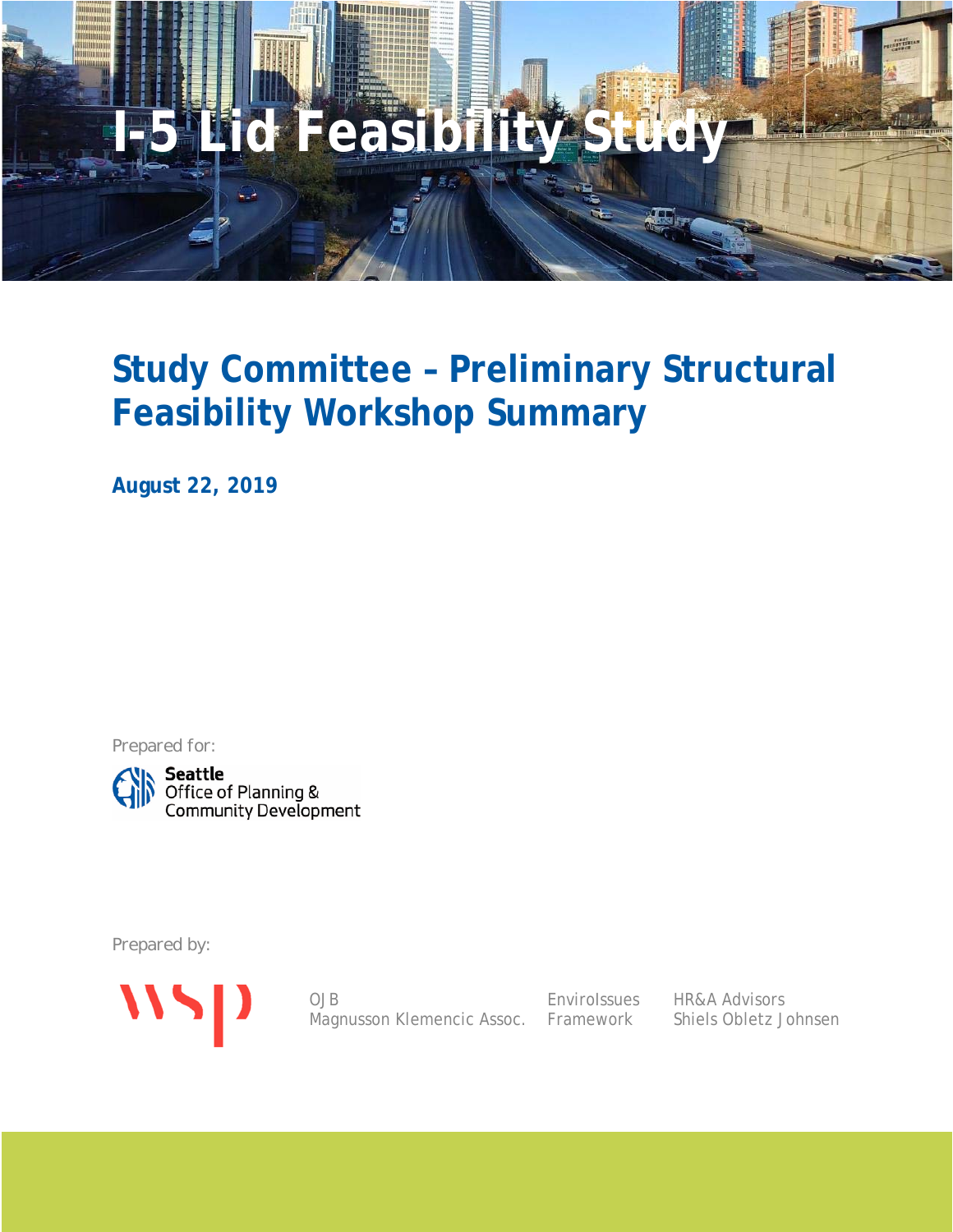I-5 Lid Feasibility Study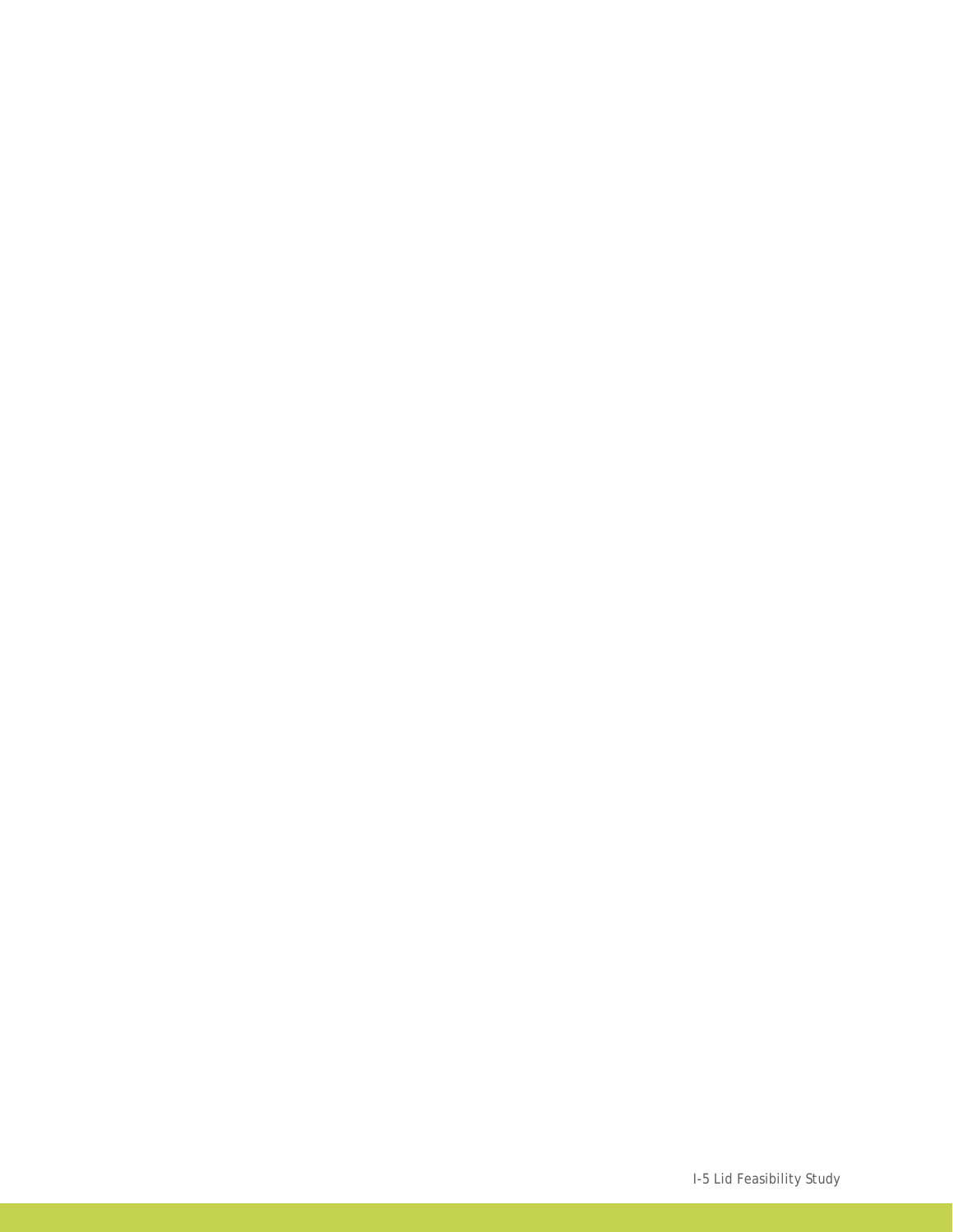### **Workshop summary**

#### **Welcome, meeting purpose and introductions**

- Brett Watson, meeting facilitator with EnviroIssues, opened the meeting, reviewed the agenda and ground rules, and led a round of introductions.
- David Driskell, Deputy Director of the Office of Planning and Community Development (OPCD), thanked committee members for joining the workshop and noted that the feasibility study is on schedule and operating within budget. Of the total \$1.5 million allocated to the study as a part of the community benefit agreement related to the Washington State Convention Center's expansion, \$1.38 million goes toward conducting the feasibility study; \$60,000 goes toward equity outreach, in collaboration with the Department of Neighborhoods (DON); \$25,000 goes toward partnership with the Washington State Department of Transportation (WSDOT) for coordination; and \$57,000 for contingency purposes and federal grants for next stage analysis.
- Monisha Harrell provided an update on DON outreach. Monisha noted that many of the individuals reached did not yet know about the study. Groups that the DON has briefed and given opportunities to provide feedback include city commission groups, local community organizations, low‐income and affordable housing associations, communities of color, and native tribes. Much of the feedback received has concerned equity, land use, and if local communities will feel welcome in the new space that the I‐5 Lid would provide. More information on this feedback will be shared at the next committee meeting for members to consider in the study development process.
- Dhyana Quintanar, WSP consultant team Deputy Project Manager, reviewed the work plan and meeting look‐ahead with the committee. The focus of this meeting will be to examine the feasible geometrical layout for the lid and where it can be placed in the context of the built environment. As the study team has adapted their process to consider feedback and include more consistent engagement with the committee and other stakeholders, the next committee meeting may need to be pushed from October to November to allow time for committee members to review new materials and provide feedback. The study team will send a poll to decide the next committee meeting date.

#### **Questions for presenters/discussion**

- What does outreach to the homeless community look like?
- Will written comments from the public be available for study committee members to review?
- Can community meeting dates be shared with the committee?

#### **Presentation of preliminary structural feasibility**

- Greg Banks, WSP consultant team, provided an overview of the preliminary structural and technical feasibility of building the I‐5 Lid, noting that the designs presented will be purely conceptual and will need further discussion with agencies moving forward.
- Greg Banks explained the conceptual project schedule to implement a lid and where the feasibility study fits within that timeline. As of August 2019, the consultant team is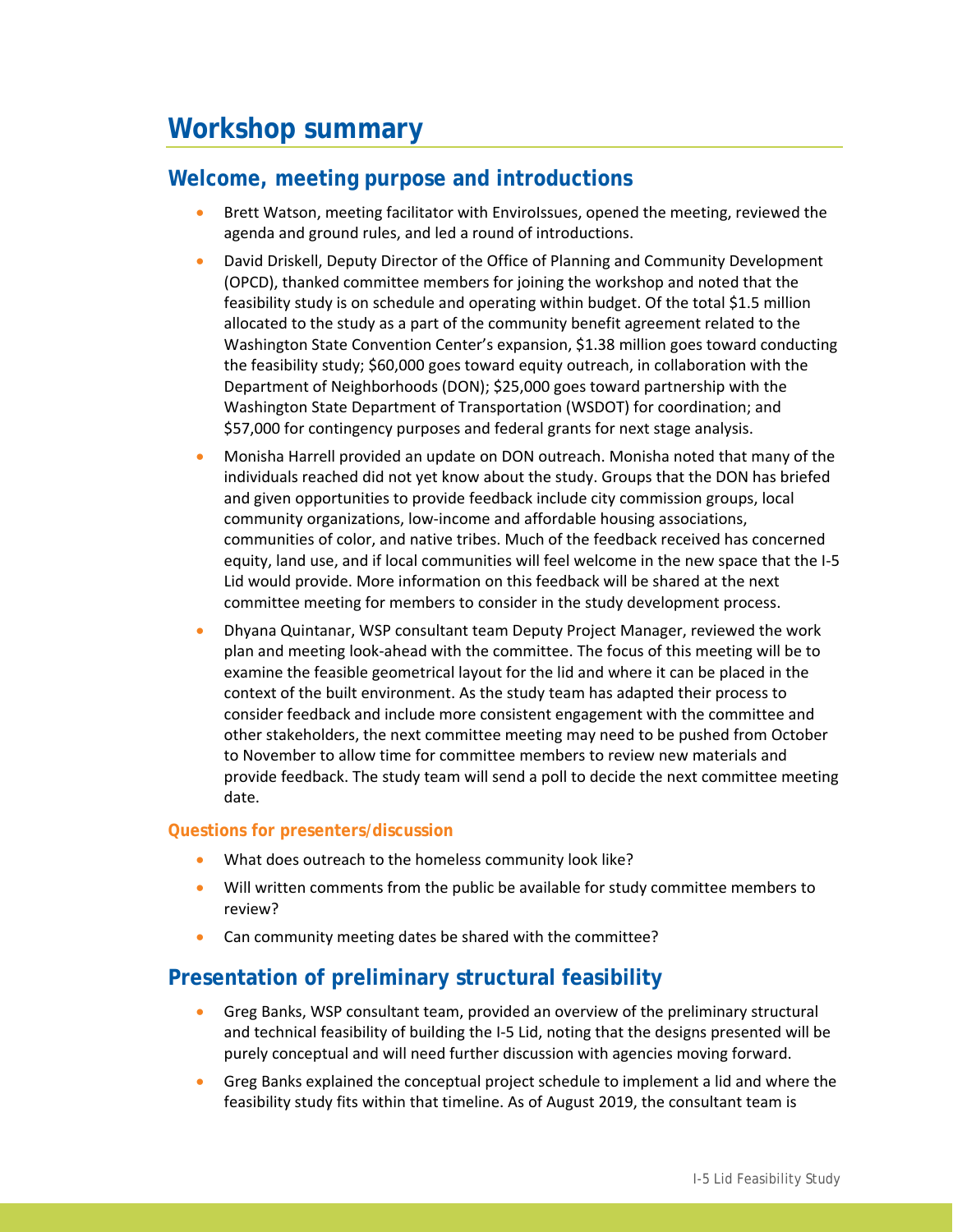finishing the preliminary technical feasibility study to answer the question of where a lid can be built. The next step is to move forward with the technical and cost refinement analysis process to answer the question of what structures the lid can support. The study phase will finish with the development of the feasibility study report, anticipated to reach completion in early 2020. The second phase would focus on the development of the planning process, program definition and public engagement activities. Construction of the I‐5 Lid could tentatively be projected to occur in 15 to 16 years.

- The feasibility study includes:
	- Identification of potential impacts and capital cost ranges associated with the lid sub‐areas for different levels of development
	- Concept‐level structural design suitable for establishing rough order of magnitude costs
	- Design decisions based on engineering judgement by limited analysis
- The study does not include:
	- Consultant Team recommendations, or identification of fatal flaws; the study will identify a tool set that can be used for planning future phases of work
	- Development of design submittals for various engineering discipline review; this would need to be performed in future phases of work
	- Addressing traffic and utility impacts (temporary or permanent); this would need to be performed in future phases of work
	- Mitigation of traffic impacts and associated costs; this would need to be addressed in future phases of work
- WSDOT is working with the City of Seattle to understand the requirements and constraints that would affect freeway lid feasibility in this study area.
- The study approach includes:
	- Preliminary basemap development, built on documents received from information requests
	- Geometric layouts of lid sub‐areas to define impacts and work zones
	- Lid sub‐area structural assessment with a parametric study based on anticipated spans of the identified lid sub‐areas; will consider four different load conditions (e.g., open space, low‐rise development, high‐rise development)
	- Next steps include interdisciplinary coordinated to approximate costs and impacts
- The structural assessment boundary is from Madison St to E Denny Way and is divided into four sub‐areas. Within the sub‐areas, the consultant team identified the number and type of bridge/wall structures, vertical clearances, and grade variations.
- Grades in the study area fluctuate from north to south and slope down from east to west. The steep grades in the area present a unique complexity and create specific impacts in terms of connectivity and access to the lid area, compared to other lids such as Klyde Warren Park in Dallas.
- The feasibility study uses several technical assumptions including:
	- $-I$  It will not make any decisions about the future of the I-5 corridor.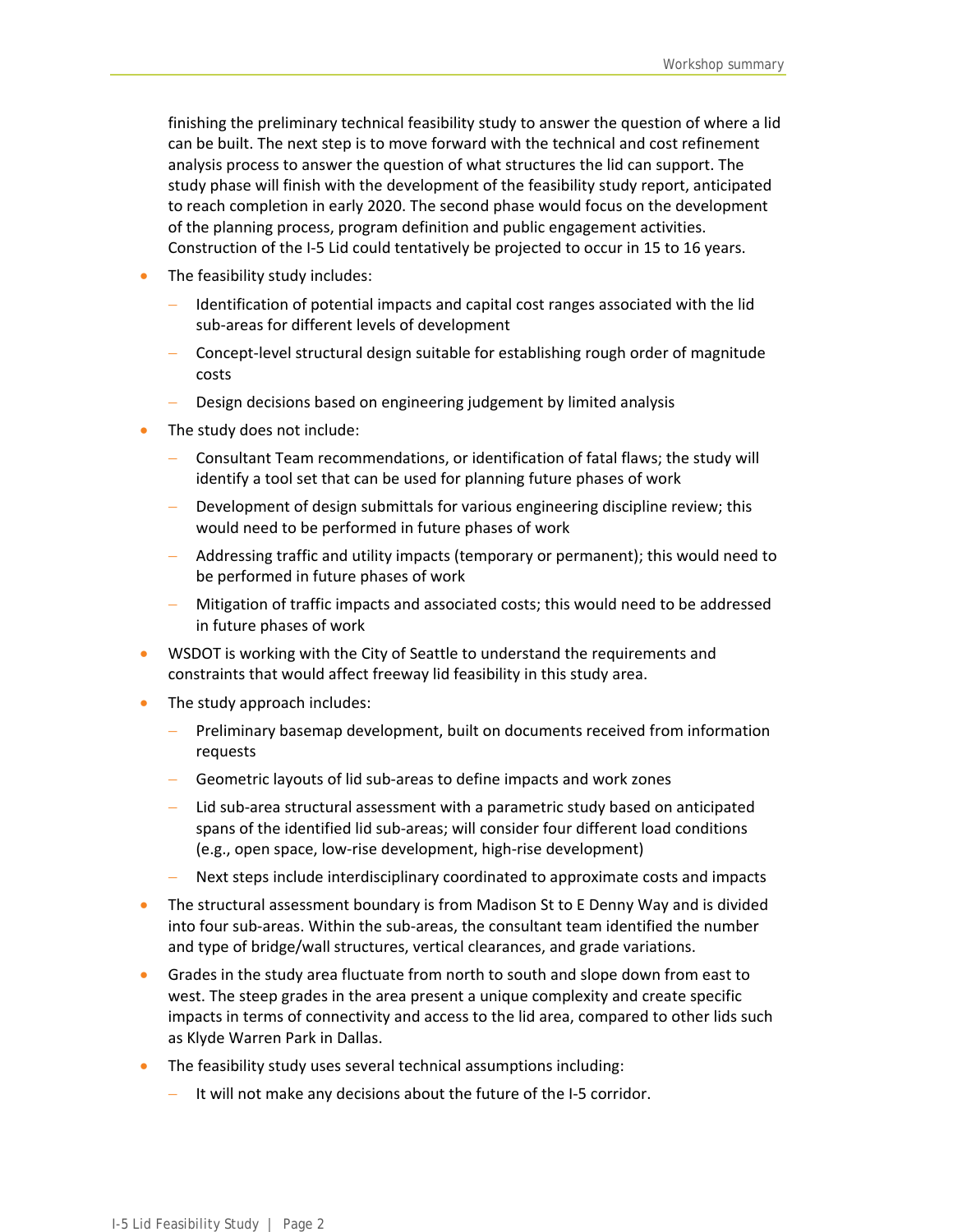- Projects constructed by April 2019 are included in the feasibility assessment; projects currently in planning are not considered to be built.
- Existing structures are not being assessed for deficiencies; PSRC 2018 State Facilities Action Plan is the basis for the I‐5 asset analysis.
- Existing bridges, ramps, walls, or other structures (excluding buildings and tunnels) within the study area boundary can be removed, modified, or replaced for the purpose of this analysis.
- Geometrical layouts are conceptual and solely for the purpose of exploring the opportunities, constraints, and technical questions that will need to be examined in more detail if there are additional studies to lid I‐5. This feasibility study is being conducted in collaboration with the asset owners and will not predetermine the use or function of public assets.
- The study will only assess structural modifications to the existing lids at Freeway Park and the Convention Center necessary for potential edge integration with a future lid.
- The existing capacity of I‐5 will not be reduced, although permanent I‐5 lane configuration modifications may be considered, and temporary I‐5 impacts may be permissible.
- Costs can be developed without performing construction engineering or studying potential modifications to I‐5 (based on sound engineering judgement and regional project experience)
- Four loading levels:
	- Open space landscaping and pavilions (up to 3 stories)
	- Low‐rise residential 7‐story structures
	- Mid-rise residential/commercial 15 to 20-story structures
	- High-rise residential/commercial 45-story structures
- No new subsurface explorations will be performed.
- Existing road network has adequate capacity to support the proposed lid development.
- Existing utility systems have adequate capacity to support the proposed lid development.
- Environmental Impact Statement may be required to complete the SEPA and NEPA process; complexity of the project and dense urban context may generate significant environmental impacts and/or a high level of controversy.
- Lid sub-areas will require lighting, emergency ventilation system, fixed fire-fighting system, structure fire durability protection, power and controls for lighting and emergency ventilation systems, climate‐controlled room to house switchgear, switchboards, and related appurtenances.
- For high-rise load level, only locations where a structure can be conventionally framed will be considered
- Greg Banks presented considerations for potential development by each lid sub‐area, including opportunities to maximize lid coverage,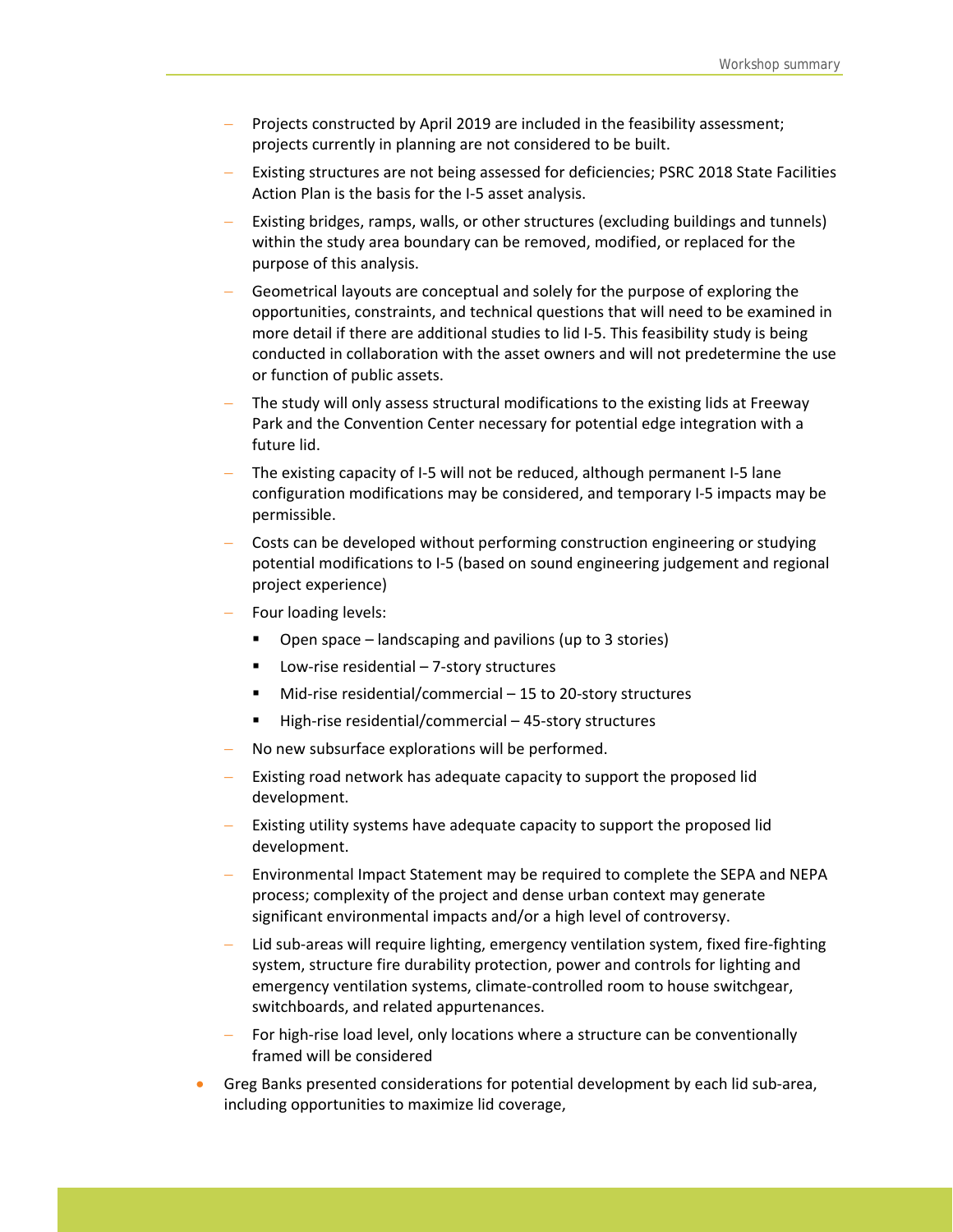- Sub‐area 1 (Madison St to Seneca St): three "options" for sub‐area 1 were presented. Different considerations, benefits and drawbacks were included for each option. For example, maximizing the lid area would require demolition of the Freeway Park box gardens and south edging, demolition of I‐5 ramps, modification of existing walls, and temporary I‐5 traffic impacts. Whereas, maintaining the Freeway Park box gardens and I‐5 ramps, would result in a minimal, disconnected lid in this sub‐area.
- Sub‐area 2 (Seneca St, Freeway Park, and the Convention Center): considerations include partial demolition of the Freeway Park edges, modification of existing walls, temporary I‐5 traffic impacts, and partial demolition/replacement of the overhangs. Benefits of the lid would include noise reduction, increased connections, and an increase in area for active uses on Freeway Park.
- Sub‐area 3 (Pike St to Olive Way): considerations include partial demolition/replacement of overhangs, modification of existing walls, modification of the ramps, and permanent I‐5 lane reconfiguration. Benefits include ability to maintain existing ramps.
- Sub‐area 4 (Olive Way to Denny Way): considerations include the modification or demolition of the ramps, modification of existing walls, temporary I‐5 traffic impacts, permanent I‐5 lane reconfiguration, and temporary ramp impacts. Keeping existing ramps may reduce lid area.
- Greg Banks covered the potential new lid area in each sub‐area, for a total of 17.7 potential new acres. He also reviewed maximum load levels (live and dead loads) within each sub‐area. Greg noted that the combination of dead live loads needs to be considered when examining load capacity/structure types. Maximum load levels do not preclude lid areas from being considered for open space use.
- Greg Banks provided an overview of the considerations associated with potential changes such as: replacement of elevated I‐5 overhangs, demolition/replacement of overpasses, removal of on/off‐ramps, removal/modification of existing walls, modifications to Freeway Park and Convention Center edges, reconfiguration of I‐5 channelization, and impacts to utilities.
- Immediate next steps include continuing the lid sub‐area structural assessment and beginning interdisciplinary coordination. This will include discussing utility impacts and life safety requirements with the technical team disciplines, and discussing massing and edging options with the Urban Design and Economics Team.
- Future additional technical studies to be conducted under potential future phases of work include studies on the traffic network, fire and life safety/ventilation, construction staging and phasing, and field exploration.
- Greg Banks concluded that the study indicates it is technically feasible to construct a lid over I‐5 through downtown Seattle. As the work to date is preliminary, additional in‐ depth technical studies beyond the scope of this feasibility analysis will be necessary. Other considerations are required to address the overall feasibility, to be informed by the urban context, economic and financial feasibility, governance assessment, and agency alignment. Costs will be developed and shared by the Jan. 23, 2020 committee meeting.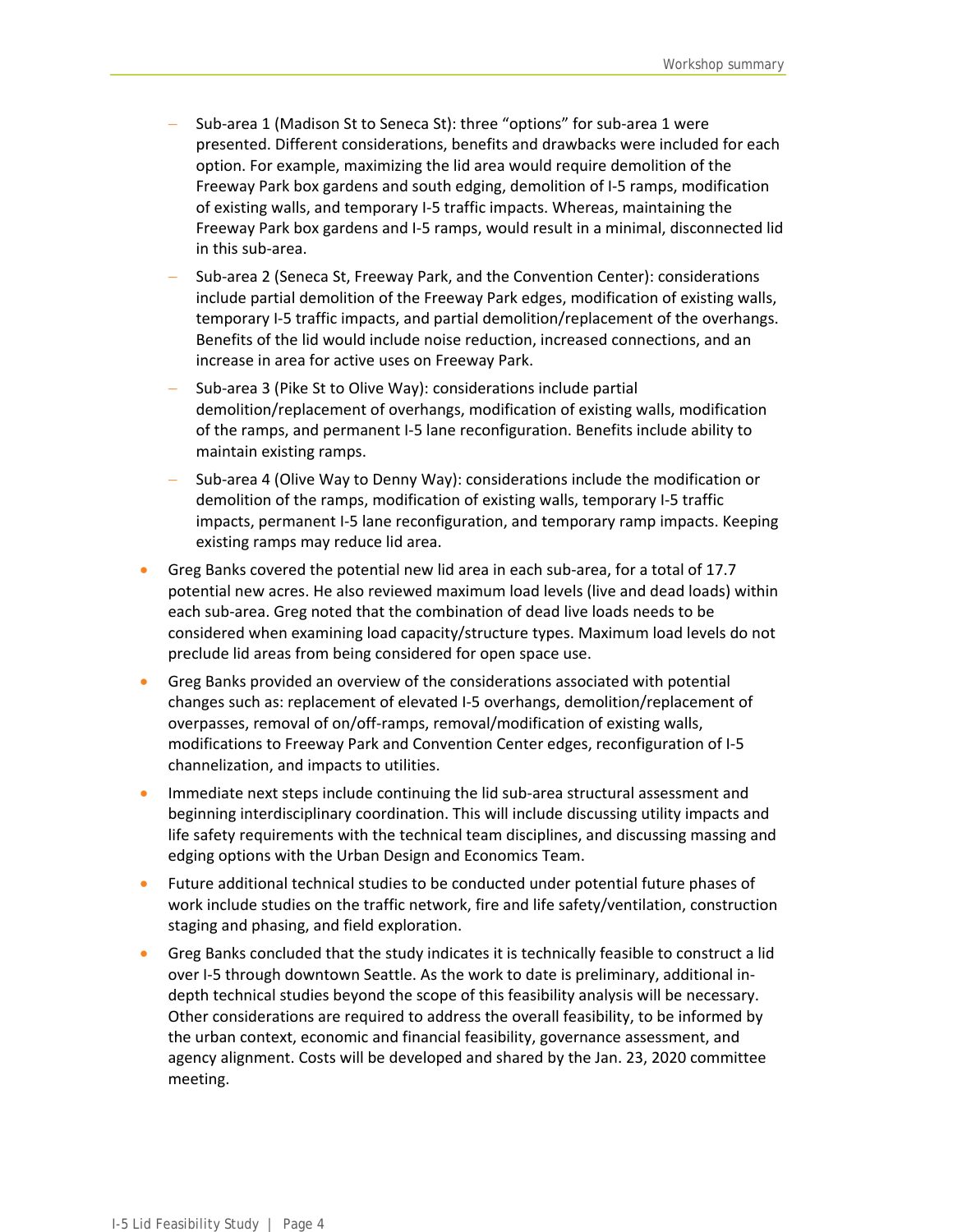#### **Questions for presenters/discussion**

- Will the study team identify building and structure types for each sub-area?
- What assumptions are the consultant team making about girder type and use?
- The study team's assumption is that the footprint of I-5 will remain the same when construction begins, but I‐5 is currently in need of improvements. Will the sections that will be rebuilt with modern technology change the assumptions?
- Why is the study team not considering a reduction in I-5 capacity?

#### **Break**

● Committee members took a 10-minute break before beginning small group work sessions.

#### **Sub-area analysis and small group discussion**

- The committee members broke into four groups based on their lid sub-area of interest. Each group was provided a small group work‐session guide and concept maps of their sub‐area to review and aid their discussion.
- Brett reviewed the small group work-session guide with the committee and the small group facilitators. Working in the four groups, the committee identified opportunities, challenges, and elements to consider for their assigned sub‐area. Each group shared highlights from their work session with the full committee:

#### **Sub-area 1: Madison St to Seneca St**

- The third concept would maintain Freeway Park while demolishing the ramps. While the preservation of Freeway Park would be a benefit to its identification as a historic place, the group had concerns about traffic noise funneling up to the lid surface and creating a less pleasant experience for park users. The group discussed potential strategies to recreate and celebrate the experience of Freeway Park if the existing structure is to be demolished.
- The second concept would partially demolish Freeway Park and maintain the existing ramps. This concept was not desired by the group.
- The first concept would involve lidding Freeway Park and removing the existing ramps to maximize the potential lid area. The group was most excited about this concept, as it would allow for maximum connectivity from First Hill to the Downtown Retail Core. The 5‐foot drop on 6th Ave would require discussions on load level and edging options. The group expressed a desire for a portion of the lid space to be dedicated as public park space, especially if the existing Freeway Park will be lidded or demolished. Low‐rise structures overlooking the park space will be ideal for public use as well as for the maintenance of sightlines and visibility.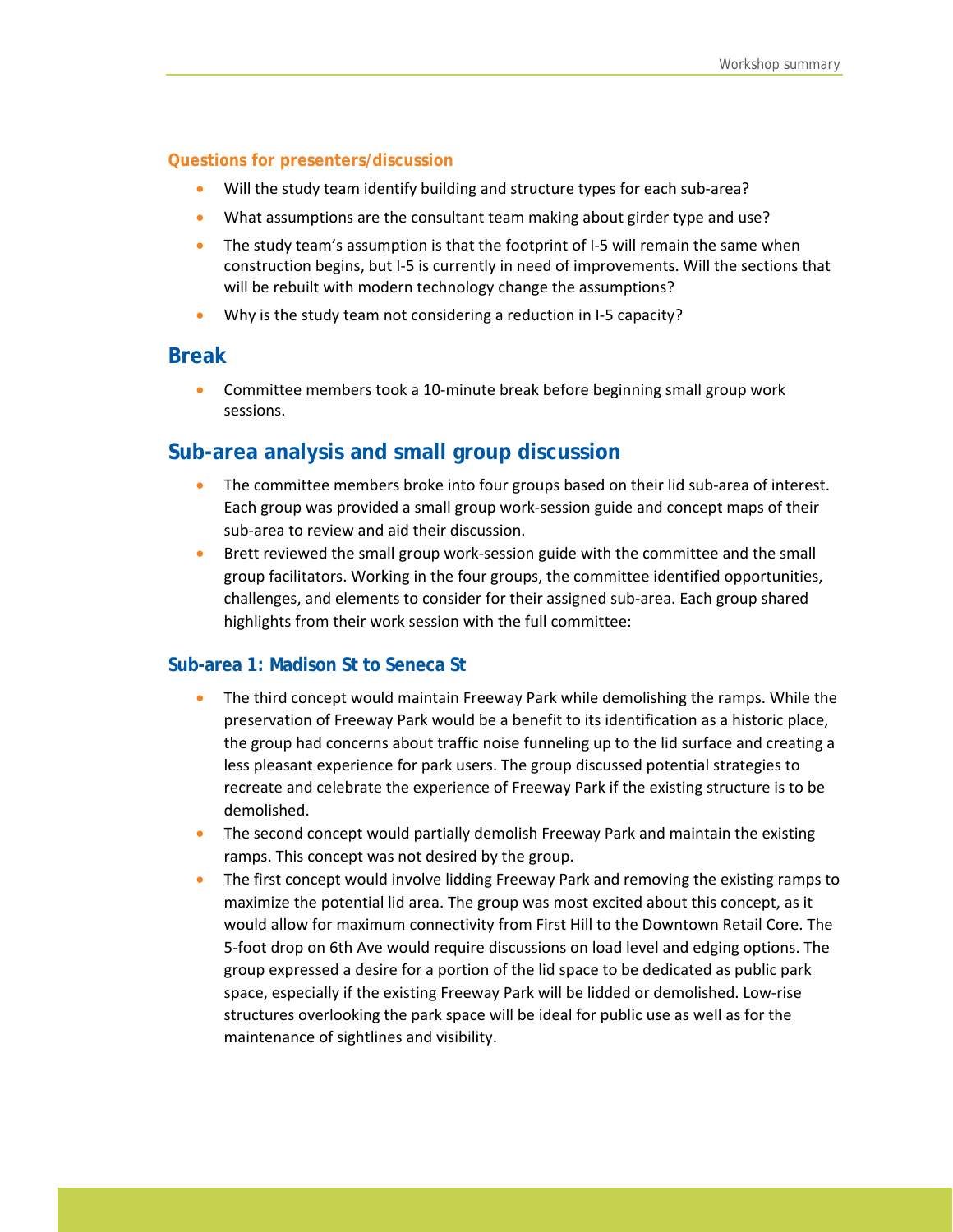#### **Sub-area 2: Seneca St., Freeway Park, and the Convention Center**

- As this sub-area features the most existing infrastructure compared to the other subareas, there is significant potential for many improvements with the least cost per square foot.
- An important consideration for the committee to consider is the process of identifying Freeway Park as a historic place, as this identification controls incentives.
- The existing Freeway Park has challenges with regards to safety, accessibility, and movement at all hours. How do we create an inviting and placemaking space that welcomes all people to rest and spend time? The Freeway Park could also benefit from Americans with Disabilities Act (ADA) improvements.
- There may be opportunity for low-rise and mid-rise developments near Freeway Park and on 8th Avenue to introduce retail and residences in the area. These new structures would also introduce more "eyes" on the street and park and increase safety.

#### **Sub-area 3: Pine St to Olive Way**

- Due to the large potential lid area in this segment and the potential removal of the Olive Way ramp, the variety of land uses include housing, schools, retail, and better pedestrian and cycling experiences connecting downtown to Capitol Hill.
- Sound Transit's transit-oriented development plans within this sub-area will require the committee to consider its edge conditions with the surrounding lid area.
- The committee should keep in mind the changes that will occur to traffic and development in this area by 2035.
- WSDOT and SDOT will need to consider an integrated transportation system in this area, especially with on/off‐ramp considerations.

#### **Sub-area 4: Olive Way to Denny Way**

- As this sub-area is complicated, the group suggested that the team create a 3D model to visualize the sub‐areas.
- Considerations to building high-rise developments in this area will need to be discussed in the context of sightlines and visibility to the west and the surrounding urban context.
- As there is a significant amount of residential investment west of Denny Way, improving pedestrian routes in this area would be beneficial. Existing intersections in this area are currently unsafe.
- Is there a need for on-/off-ramps a few decades from now? Bus volumes in the downtown area may decrease as Link light rail and other transit systems begin operating. The removal or relocation of the ramps would involve a difficult political conversation.
- The group concluded that it would not be feasible to approach the process with the question of what can be built on the lid without considerations to I‐5.